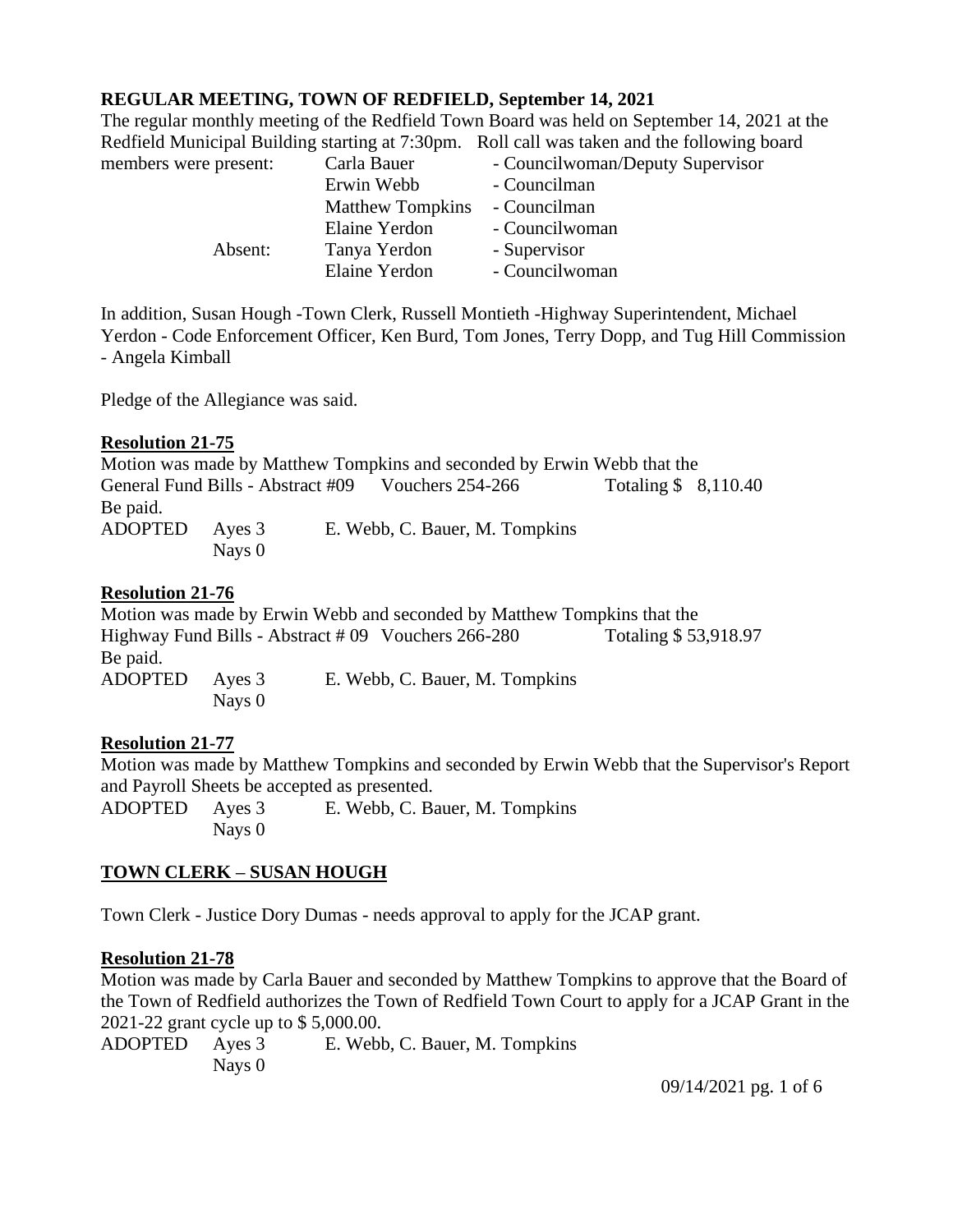Town Clerk needs to have keys made and the locksmith in Camden doesn't respond to any of her emails and the phone is disconnected. CM M. Tompkins - you can get keys made at Glad Security in North Syracuse. Town Clerk asked how finding someone to fix the roof was going. CM M. Tompkins - he's not having very good luck finding someone, he's working on it.

### **Resolution 21-79**

Motion was made by Erwin Webb and seconded by Matthew Tompkins to approve the July 13, 2021 regular meeting minutes as presented.

ADOPTED Ayes 3 E. Webb, C. Bauer, M. Tompkins Nays 0

# **CODE ENFORCEMENT OFFICER - MICHAEL YERDON**

Mike - sent letters to violation on County Route 47, two daughters and one son. Mike has asked Town Attorney Bob Genant on the proceedings for the deadline of the violation letters sent out. Bob informed Mike that there is no will, no executive officer - they decide who gets the land, at this time you can enforce anything - no one owns the land. Mike was hoping they would work with the Town but he hasn't heard from them. Mike talked to Rich Mitchell the Oswego County Attorney the County is looking at different angles, County could possibly take legal action as the cars/trucks/junk is on their right of way, possibly the DEC could get involved. Town Attorney said not to send a second letter, it won't do any good. Mike said the process usually would be a letter of violation is sent, if ignored a second letter is sent, then a court appearance. Normally at this point a second letter would be sent, even if you sent them to court at this point there is no clear owner of the property. Terry Dopp - there are four trucks, enclosed motor home, camper, numerous other vehicles. When the DEC/Sheriffs have been called they said it was the Town's problem. Mike it's a process, he had done the paperwork, at this time we don't have a property owner to send the violations - we have to wait until probate court is completed. Tom Jones- once the County's right of way is cleaned up the County's problem is solved but not the Towns. There was discussion. Mike has 39 permits completed and working on four to five more, we will be close to 45, he's surprised with the price of materials.

## **HIGHWAY SUPERINTENDENT - RUSSELL MONTIETH**

Russell - CHIPS sealing last Wednesday, signal seal on Waterbury Road and Cassio Road, Double on Harvester Mill Road. Total CHIPS \$ 171,600 right now, we have \$ 207,000 total available. Signal seal - we had one day for truck for two Towns Redfield and Boylston, did let them double seal Harvester Mill road. To do 2/10 mile on Harvester Mill road, the Town has spent Oil \$ 9,075, 75 ton stone, total \$ 40,668.75 that doesn't include labor or trucks. This was fixed three years ago, we made the road wider and crusher run on the shoulders. We cannot afford to fix this road every three years, if it keeps going we will have to shut off snowmobiles on that section of road. Under CHIPS, Extreme Winter Recovery, and the PAVE-NY programs you can only use those funds every ten years on the same road. Russell talked to NYS regarding the problem with the road condition because of the snowmobile traffic, NYS, the Counties and Towns are all having the same problem, they've tried concrete, rubber, special mix and nothing works. CM M. Tompkins - seems we should get a reimbursement from the State's Snowmobile fund. Angie - this problem is all over the hill - need to get all the Towns together. Russell talked to his father (Ed Montieth) of the Snowmobile Club - they are trying to make changes. Ken Burd -trying to move trail on Harvester Mill but it's a lot of work and there's a blind curve. Snowmobiling has a huge impact, new camps, spend money, you individually don't see the money, over 1,000 sleds in a weekend, out membership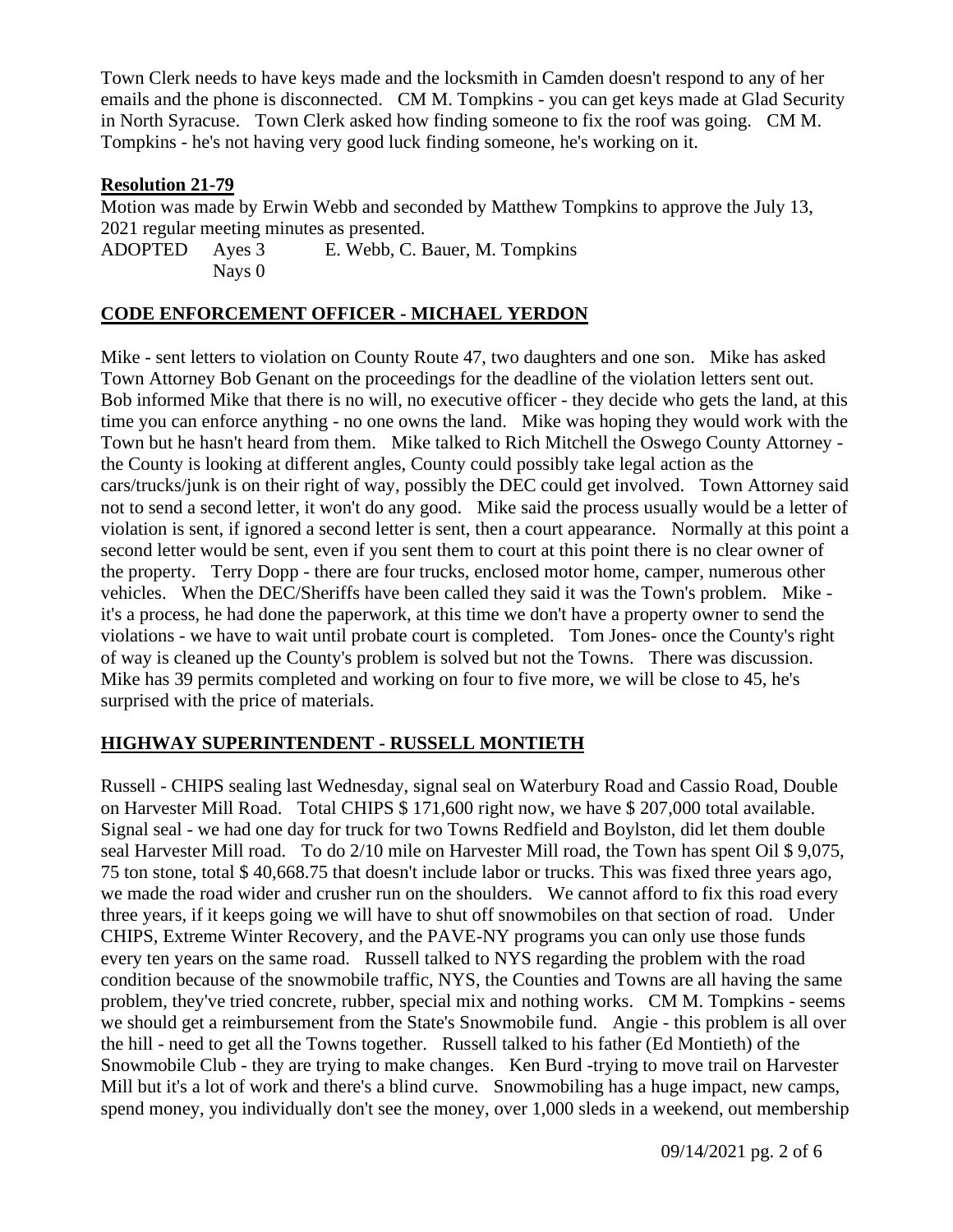is close to 1,000 members. Angie - now to purchase a groomer it has to be made in America unless you get a waiver. Russell - shoulders are done on all our roads, got the gravel from Coffins, we trucked it ourselves - item #4 at \$ 15/yard. At \$ 15 a yard the Town can't afford to put driveways in at \$ 250. CM E. Webb - need to stock pile. Russell - have a stock pile, not just the gravel, the Gradall, trucking and wages, the money has to come from somewhere. Angie - it has to cover the Town's costs. Ken Burd - the County put the driveway in for Snowmobile Club. Russell - the new truck was in Syracuse the Wednesday after the board meeting, he did the pre build inspection, he's going to Viking in Harrisville to go over the build and setup of how we want it, November delivery should be good. We got the bid on the 2000 Cayuga County Gradall for \$ 6,500 plus 10% buyers fee total of \$ 7,150, he knew it would need some parts, new windshields and tires, he needed eight new tires, he purchased six new drivers tires and received two , he ordered eight snow tires they only had nine available at \$ 600 apiece. We received the first installment on the County Contract in the amount of \$ 54,340, twenty-five percent. The old Gradall - how do you want to look at selling it? Auctions International had one a little older than ours at \$ 2,000, 1987 Gradall worth whatever price of scrap - should be around \$ 5,000. There was discussion.

#### **Resolution 21-80**

Motion was made by Matthew Tompkins and seconded by Erwin Webb that the 1987 Gradall is declared surplus equipment.

ADOPTED Ayes 3 E. Webb, C. Bauer, M. Tompkins Nays 0

#### **Resolution 21-81**

Motion was made by Erwin Webb and seconded by Matthew Tompkins to authorize Town Clerk Susan Hough to advertise The Town of Redfield is accepting bids for a **AS IS** 1987 GRADALL G660C - Detroit 8.2L Lower Carrier. Bidders should contact the Town of Redfield Highway Superintendent Russell Montieth at 1 Balcom Drive, Redfield, NY 13437, 315-599-7798 for additional information. Bids shall be provided to the Town Clerk by **2 pm** on October 12, 2021. Town Clerk, Susan Hough is located at PO Box 178, 4830 Co Rt 17, Redfield, NY, (315) 599-7125, Tuesday & Wednesday 9am to 2pm, and Thursday 6:30pm to 8pm. Bids will be opened and read aloud at the Redfield Town Board Meeting, beginning at 7:30PM on Tuesday, October 12, 2021. The Town of Redfield reserves the right to reject any and all bids. ADOPTED Ayes 3 E. Webb, C. Bauer, M. Tompkins Nays 0

Russell - the County was looking for a motor - Detroit engine for one of their machines.

## **TUG HILL COMMISSION – ANGELA KIMBALL**

#### Angie -

**REMINDER:** The Lewis County Planning and Community Development Department will be sponsoring a land use training workshop for local land use officials on Tuesday, September 28 from 4:00 to 8:00 p.m. at the Lewis County Court House in the Legislator Chambers. This year's training topics will include "Rural Planning" (4:00-6:00 p.m.) and "Revising Zoning" (6:30-8:00 p.m.) A flyer is available at the Lewis County Planning and Community Development Department's website (https://www.lewiscounty.org/planning) and you can register on the page by clicking on the flyer. **REMINDER:** The New York State Department of Transportation (NYSDOT) is making funding available to support bicycle, pedestrian, multi-use path, and non-motorized transportation-related projects and programs. The funding source provides reimbursement of up to 80 percent of project-

09/14/2021 pg. 3 of 6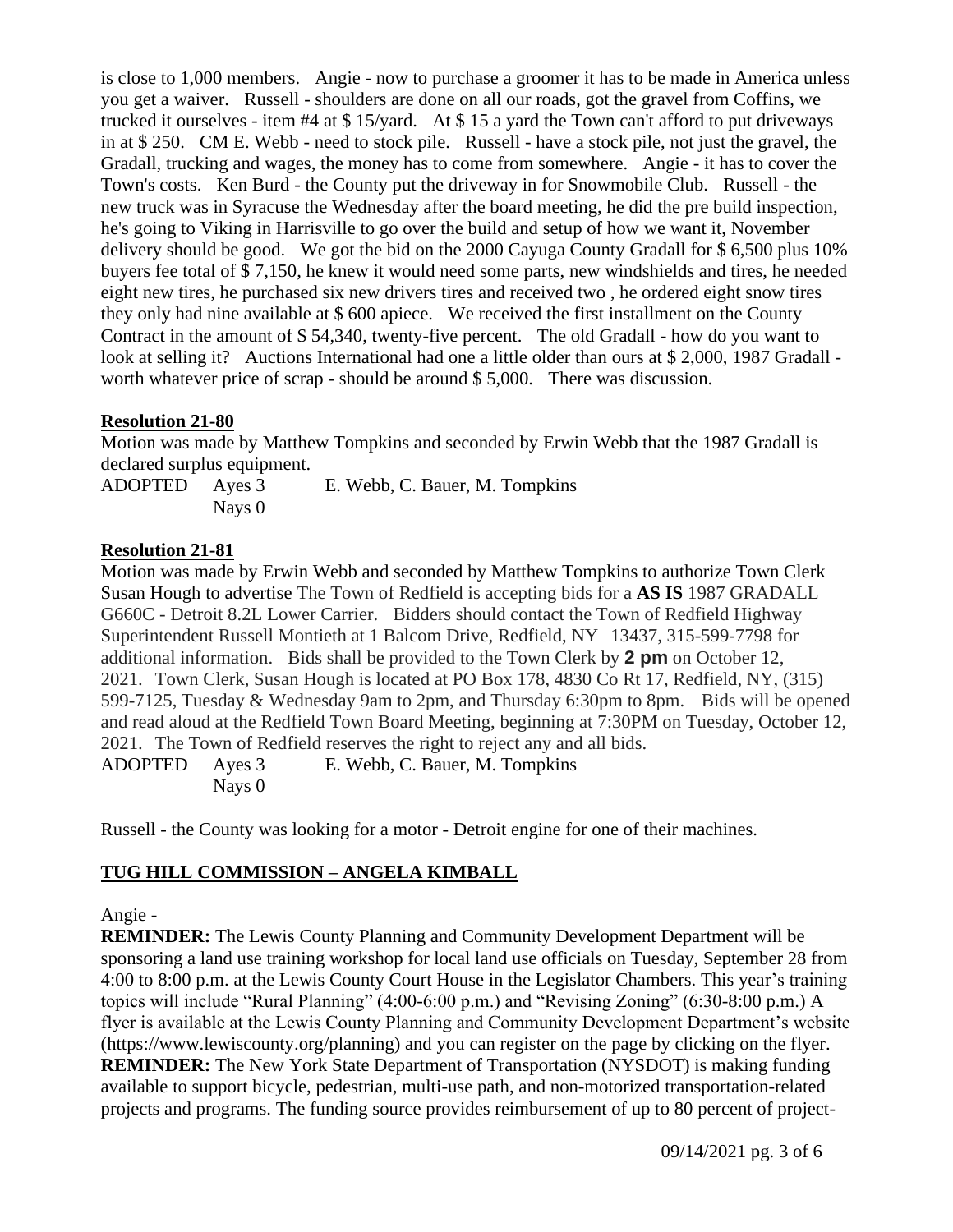related costs, with the remaining 20 percent provided by project sponsors. 2021 TAP-CMAQ (Transportation Alternative Program-Congestion Mitigation and Air Quality) applications are completed and submitted through the NYS Grants Gateway. Applications for funding may be developed by any municipality or non-profit incorporated group, but projects must be sponsored either by a municipality, a state agency, or public authority eligible to administer federal TAP and CMAQ transportation funds. The program guidebook is at:

https://www.dot.ny.gov/divisions/operating/opdm/local-programs-bureau/tap-cmaq/repository/TAP-CMAQ-Guidebook-2021.pdf. Deadline to apply is September 29th.

**REMINDER:** The Justice Court Assistance Plan (JCAP) grants for 2021/22 are now available. The Unified Court Systems budget includes \$3 million in JCAP funding for this fiscal year, with the maximum grant amount per Court at \$30,000 (joint applications may have a maximum amount of \$60,000). All Town and Village Courts can apply for funding in many areas including office equipment and furniture, security equipment and court room and court facility improvements and renovations. The application must be filed by Justice Court personnel, so if Boards are aware of an area needing funding, they should coordinate with their Court personnel to apply. The deadline to apply is **October 7, 2021.** Court personnel will be able to access the page which includes the address or email address for these documents and the user name and password to access the application by visiting the Town and Village Courts webpage at

https://www.nycourts.gov/courts/townandvillage/judges\_only/jcap.shtml.

**REMINDER:** It's time to start planning for the 2021 Black River Trash Bash! The event will use the Alliance for the Great Lakes for our data collection, and events can be set up, organized, and advertised at https://adopt.greatlakes.org/s/host-a-cleanup. The commission is happy to assist groups with data cards, gloves, bags, and trash grabbers for events! Please contact Jennifer Harvill (jennifer@tughill.org or 315-785-2392) for more information. This event is organized annually by the Lewis and Jefferson County Soil and Water Conservation Districts and the Tug Hill Commission. **REMINDER:** Ernest Leigh Portner, owner of Portner's Sawmill, will narrate a slideshow of images taken during logging on Gould Paper Company lands in the 1930s and 1940s., Leigh, born in the Lee Center area in 1933, was a logger all his life and came from a family of loggers. This will be the first time Leigh provides his presentation online, sharing his unique knowledge of the history of logging on Tug Hill and in the Adirondacks. The webinar will be held Tuesday September 21st from 7 to 8 p.m. Register in advance for the presentation at https://tinyurl.com/portnerlogging. The history of the Tug Hill region and its economic success are closely tied to its natural resources and agriculture has been a key part of that history. On Tuesday October 26th starting at 7 p.m., Joe Lawrence will be providing a webinar entitled "Agriculture and the Lewis County Experience" which will share some of the unique history, current happenings and future opportunities for agriculture in the region. To register for the presentation, visit https://tinyurl.com/LCFarming. Pre-applications are now open for the 2021 Technical Assistance grants from the Preservation League of NYS. The Technical Assistance Grant program provides support for consulting projects that preserve New York State's cultural and historic resources. Grants of up to \$4,000, with a required 20% project cost match from each applicant, are available to nonprofits and municipalities that own or have a long-term lease on buildings that house historic sites, museums, arts facilities, and other important institutions that serve an arts or cultural purpose and are open to the public. Pre-applications are due by October 11th and applications are due October 15th. For information about webinars on the grant, grant guidelines and to submit a preapplication visit https://www.preservenys.org/technical-assistance-grants.

There have been several new additions of reference materials to the Tug Hill website, which may be of interest. There is a new technical paper on the Town Budget Process, as well as a new resource page concerning information about the American Recovery Plan Act (ARPA) funding. The new Budget paper is available on the "News and Publications" page under "Technical and Issue Papers"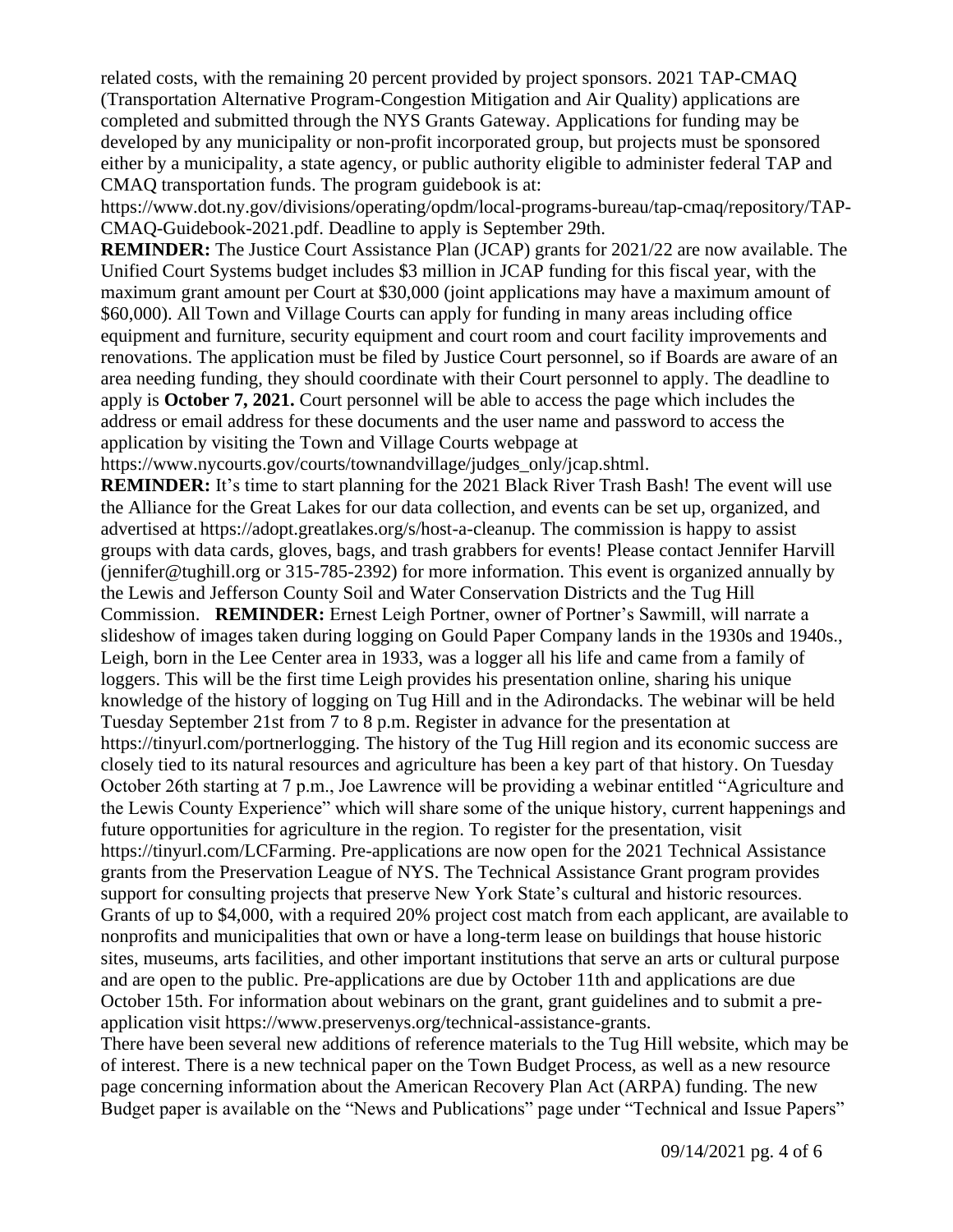and the ARPA information is found on the "Resources" page under the "ARPA Resources" heading. Visit the Tug Hill webpage at www.tughill.org to check out these items. The Jefferson County Planning Department in partnership with the Tug Hill Commission will also be doing some planning board training in September. The training will be held in person at JCC (Coffeen St., Watertown) on Monday September 27th from 6:30 p.m. to 8:30 p.m. Chris Eastman from the Dept. of State's Local Government Training Program will be presenting the session on Planning Board Basics which addresses the various powers and duties of town, village and city planning boards. You are strongly encouraged to RSVP by calling the Jefferson County Planning Dept. at (315)785-3144 or via email at planning@co.jefferson.ny.us or by following the link on the Tug Hill website at https://tughill.org/2021/08/23/planning-board-overview-training-september-27 at-jcc/. **SAVE THE DATES:** The next Tug Hill Commission meeting scheduled will be held September 20 starting at 10 am. It will be held at the Village of Carthage offices (120 S. Mechanic St., Carthage). The public is welcome to attend the meeting in person or virtually by using the following link: **https://us02web.zoom.us/j/82338298144** or calling (929)205-6099 and using meeting ID 823 3829 8144. -The Commission's annual meeting has been scheduled, and invitations have gone out. The meeting will be held October 14th with social hour starting at 5:30 and the dinner and meeting to follow. The event will be held at the Tailwater Lodge in Altmar, and RSVPs are due by October 4th along with payment of the \$45 for the event. -The CTHC Executive Committee has decided to have the fall meeting and dinner this year. The meeting is scheduled for Thursday September 30th and will be held at Kevin's Tug Hill Hideaway (1838 Fish Creek Rd., West Leyden). Cocktail hour will start at 6 p.m. with dinner at 7 p.m. and the meeting to follow. Please RSVP by September 21st to Angie (angie@tughill.org; (315)599-8825 or (315)480-6857) or to your Circuit Rider at your meeting. Invitations have gone out via email with these announcements and via US Mail.

There will be a Town Budget Workshop with Laird Petrie on September 28<sup>th</sup> in Albion and on October 5<sup>th</sup> in Port Leyden.

Ken Burd - Subdivision - Ken has requested a procedural waiver. CM M. Tompkins - the following have been met: 1. The proposed subdivision does not involve the creation of more than four lots. 2. The applicant has provided evidence acceptable to the town board that all proposed lots conform to the requirements of the zoning law. Such evidence may consist of proposed deeds, plot plans, or surveys of the lands included in the proposed subdivision, or of part of the lands included in the proposed subdivision where such part provides the town board with evidence sufficient to make a determination. 3. The proposed subdivision has no negative environmental significance pursuant to 6 NYCRR Part 617. 4. The tract has not been part of a subdivision within the past three years. 5. The proposed subdivision does not contain a new public road or new public facilities. CM M. Tompkins feels comfortable with the waiver. Ken Burd will bring the required paperwork and check to the next meeting.

## **LEGISLATOR - MICHAEL YERDON**

Mike - They have been busy with the County Budget. It's been challenging as they have lost a lot of personnel during COVID - rates aren't competitive. They have passed a resolution in support of Lake Ontario National Marine Sanctuary - National Park - this will protect the ship wrecks on the lake there are 43 known ship wrecks, potentially another twenty ships and one known aircraft and potentially one more, the known aircraft is off the Port of Oswego - protect the bottom of the Lake, a tourist attraction- there aren't very many of these sanctuaries. Shared Services \$ 3.1 million coming into the County - he couldn't get a breakdown of what they Towns would be receiving.